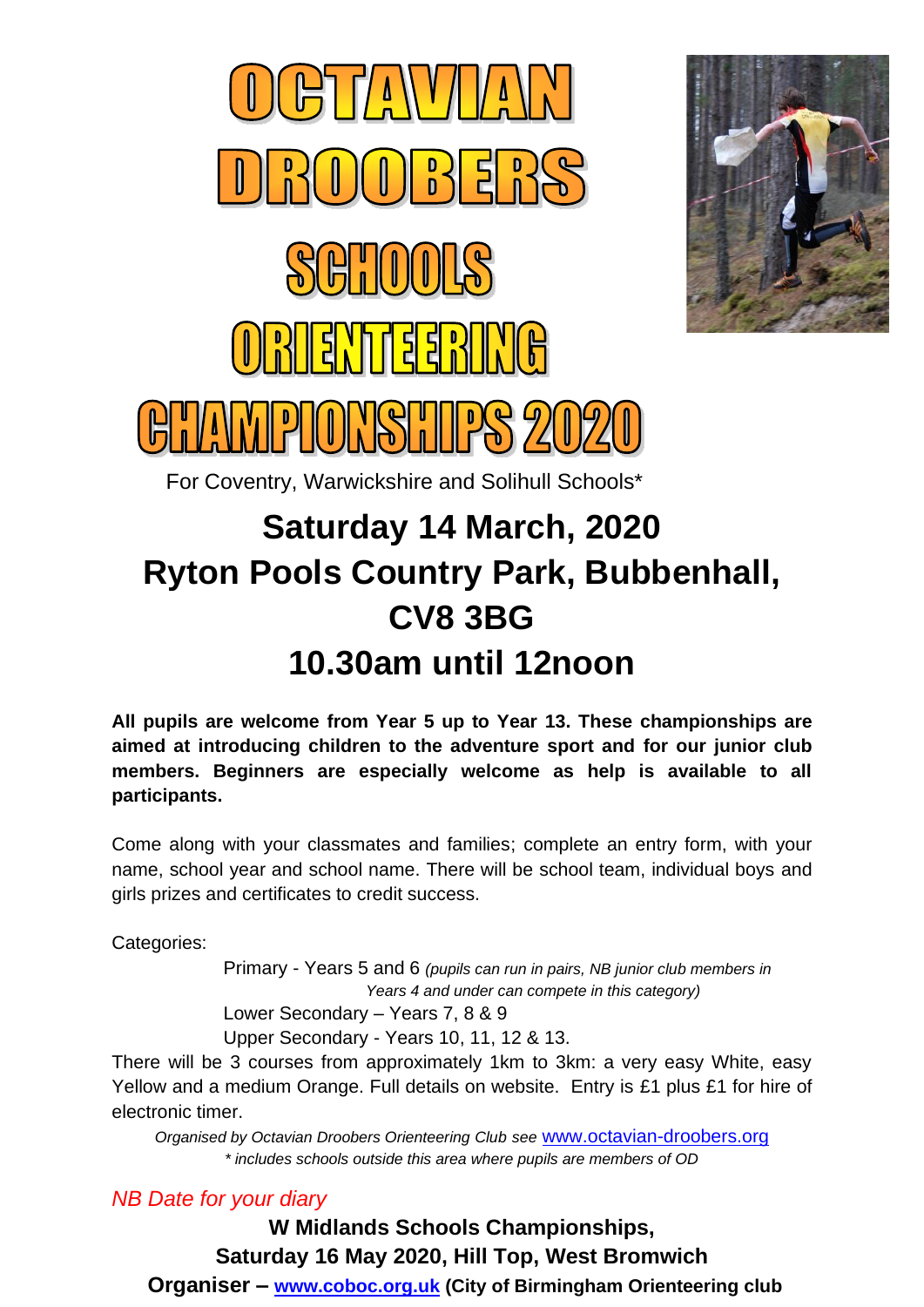## **Information and Rules**

Please complete the entry form attached, and encourage pupils to run as individuals, however, pairs are permitted noting that they MUST finish together to count (mixed pairs will run in the Boys category). Each entrant will receive a map (including both members of each pair) and an EMIT electronic timer.

| Category               |                       |             | Course               |  |  |  |
|------------------------|-----------------------|-------------|----------------------|--|--|--|
| Primary School*        | Year 5                | Girls       | White 1.5km (approx) |  |  |  |
| $\mathbf{u}$           | Year 5                | <b>Boys</b> | White 1.5km          |  |  |  |
| $\mathbf{u}$           | Year 6                | Girls       | White 1.5km          |  |  |  |
| $\mathcal{U}$          | Year 6                | <b>Boys</b> | White 1.5km          |  |  |  |
| Lower Secondary        | Years 7, 8 & 9        | Girls       | Yellow 2km           |  |  |  |
| $\mathbf{u}$           | Years 7, 8 & 9        | <b>Boys</b> | Yellow 2km           |  |  |  |
| <b>Upper Secondary</b> | Years 10, 11, 12 & 13 | Girls       | Orange 3km           |  |  |  |
| $\mathcal{U}$          | Years 10, 11, 12 & 13 | <b>Boys</b> | Orange 3km           |  |  |  |

\*this can include experienced Year 4 and under pupils who are OD junior club members, who will run in the Year 5 category.

Cost: Entry fee £1 per pupil plus a hire cost of £1 for each electronic timer (EMIT)\* to be paid on the morning of the championships. \* Some junior OD club members do have their own, so hiring is not then required.

## **Prizes**

#### **Individual**

There will be individual prizes for the winners of each Course (8 in total), plus runners up prizes. Each prize winner will receive a certificate as will all entrants.

#### **School Team**

A trophy will be awarded to the best Primary, Lower Secondary and Upper Secondary School Teams and certificates for 2nd and 3rd placed teams.

This will be calculated using the best 4 individual or pairs places from each of the above categories. If less than 4 in the team then the best 3 etc.

Should there be a tie then the winning team will be the one with the most 1st places overall.

## **Coaching and Instruction**

To encourage new orienteers the club will have helpers to advise beginners on how to use the timer, read the map and use of a compass if necessary. Encouraging pupils to come along to one of our local events prior to the championships is a good idea. See website for events[: www.octavian-droobers.org.](http://www.octavian-droobers.org/)

**Venue and Starts –** Ryton Pools, postcode CV8 3 BG and follow brown tourist signs Car park charges: up to 2 hours  $£3$ ,  $2 - 4$  hours  $£4$ , over 4 hours  $£6$ Starts are from 10.30 until 12noon. We recommend that pupils arrive before 10.30 and are ready to run from 10.30am. Starters will set off competitors at varied times to ensure the competition is fair.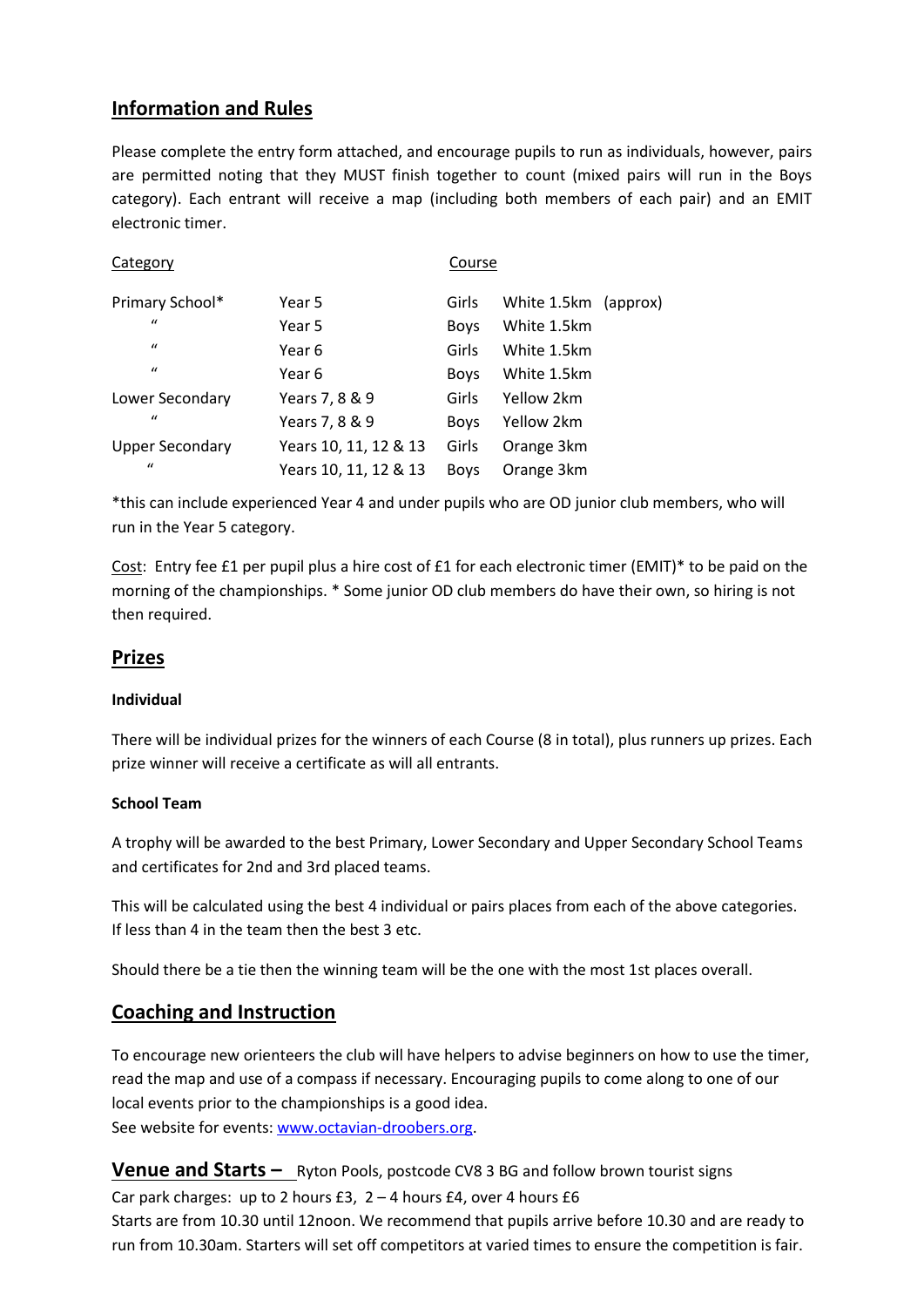## **OCTAVIAN DROOBERS SCHOOLS ORIENTEERING SCHOOLS CHAMPIONSHIPS 2020 - ENTRY FORM Saturday 14 March 2020 – Ryton Pools Country Park, Bubbenhall**

| Name of School Processes and Contract and Contract and Contract and Contract and Contract and Contract and Contract and Contract and Contract and Contract and Contract and Contract and Contract and Contract and Contract an |
|--------------------------------------------------------------------------------------------------------------------------------------------------------------------------------------------------------------------------------|
|                                                                                                                                                                                                                                |
|                                                                                                                                                                                                                                |
|                                                                                                                                                                                                                                |
|                                                                                                                                                                                                                                |
|                                                                                                                                                                                                                                |

Our School normally enters orienteering and sporting events under these Initials: (e.g. PCS) ....................…..…....

I/we the Head Teacher/Governors give permission for OD to take photographs of competitors that may be used on British Orienteering / Octavian Droobers websites or for any promotional information

Head Teacher's Signature (confirming entry and photograph permission) ……..……………………………….…

Please complete this entry form with pupil details, use additional sheets if necessary.

| <b>Academic</b><br>Year                                                  | <b>Pupils names</b> | Please<br>bracket<br>pairs | <b>Total</b><br>number<br>of<br>pupils | Please tick by each<br>for Emit hire £1 per<br>individual or £1 per<br>pair | <b>Please leave</b><br>column blank |
|--------------------------------------------------------------------------|---------------------|----------------------------|----------------------------------------|-----------------------------------------------------------------------------|-------------------------------------|
| Year 5* Girls<br>If under Year 5<br>& OD member<br>please state<br>year. |                     |                            |                                        |                                                                             |                                     |
| Year 5* Boys<br>If under Year 5<br>& OD member<br>please state<br>year.  |                     |                            |                                        |                                                                             |                                     |
| Year 6 Girls                                                             |                     |                            |                                        |                                                                             |                                     |
| Year 6 Boys                                                              |                     |                            |                                        |                                                                             |                                     |
|                                                                          |                     |                            |                                        |                                                                             |                                     |